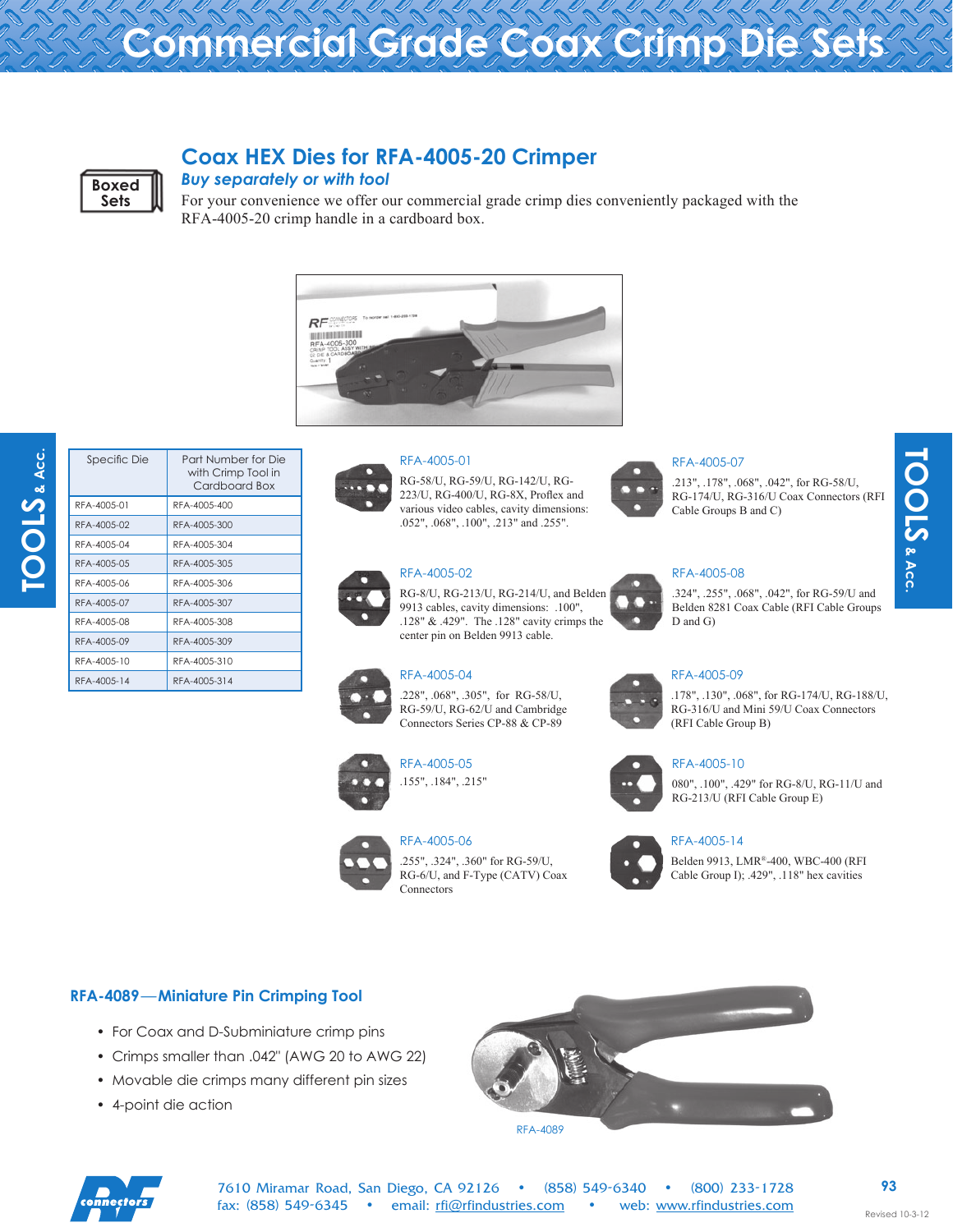# **Commercial Grade Coax Crimper & Kits**



## **VERSATILE CRIMPER—Works for both terminal and coaxial applications**

## **RFA-4005-20**—**Ratchet Crimp Handle**

- • Ratchet action with auto release with completed crimping
- High-carbon, heat-treated stamped steel
- • Smooth, rapid die closure

*Ala Carte*

- • Disengagement lever for quick release
- Simple adjustment for die size and pressure requirements

RFA-4005-20

**• Crimp handle is sold with specific dies on page 92.** 

### **RFA-4087**—**Coax Stripping Tool With Adjustable Blades**



NOTE: This tool is designed to produce the primary cuts. You will need to refer to the strip length dimensions on our drawing and manually adjust the final cuts accordingly.

- • Die cast zinc body
- • Adjustable SK-5 blade
- Two or three step stripping
- 9.25mm to 10.8mm (.364 to .425 inches)
- • For RG-8, 11, 213, 214/7, 9913 AND 9914
- Perfect for larger coax stripping needs

### **• For more information go to page 94.**



(6 per package) RFA-4087-R14